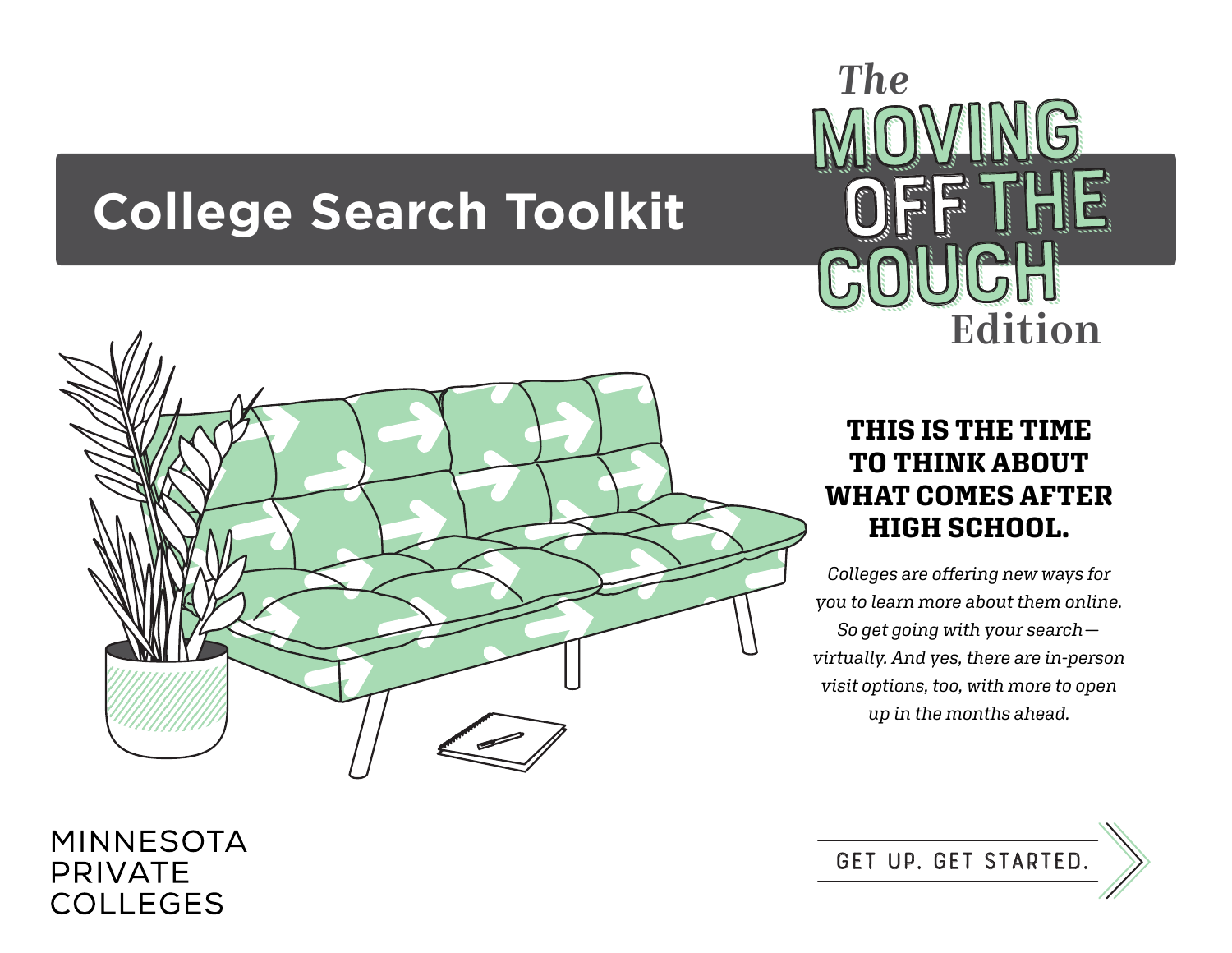## DECIDE ON YOUR COLLEGE SEARCH TIMELINE STEP<sub>1</sub>

There are many helpful timelines to keep you on track in your college search process. Visit our website for links to a few of our favorites: **mnprivatecolleges.org/beginning.**

But remember, college search plans are just suggestions and you should always adapt any plan or timeline to fit you and your family.



# My CoLlEgE SeArCh GoAlS **My CoLlEgE SeArCh GoAlS**

| <b>SUMMER</b> | <b>FALL</b> | <b>WINTER</b> | <b>SPRING</b> |
|---------------|-------------|---------------|---------------|
|               |             |               |               |
|               |             |               |               |
|               |             |               |               |
|               |             |               |               |
|               |             |               |               |
|               |             |               |               |
| !!!!!!        |             |               |               |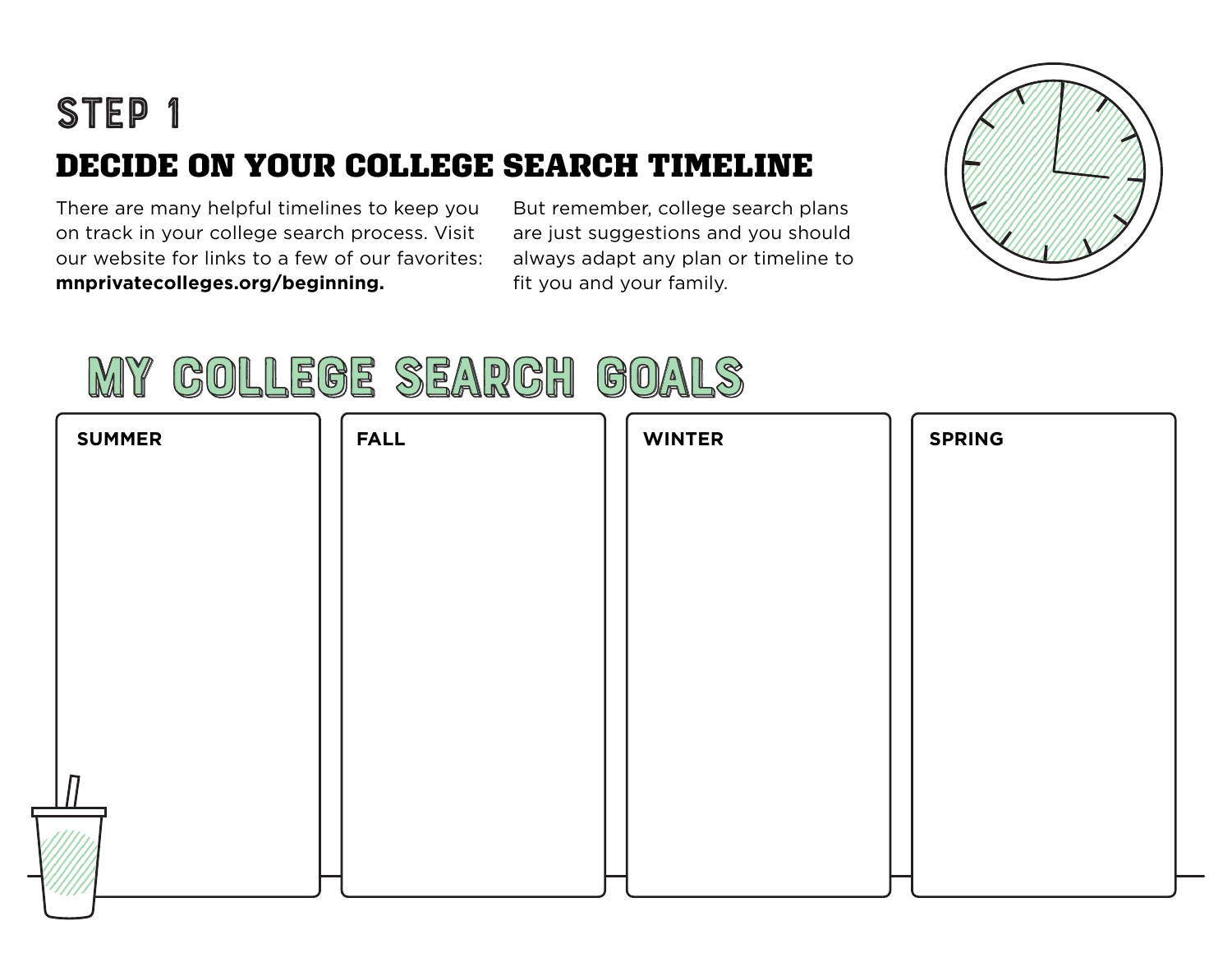### DO A LITT **SELF-REF** STEP<sub>2</sub>

To get a better ide what is important in a college, ask you some questions or you're a parent of school student, as teen some questio get your student th about what really

Here are some que to get you started; you can also visit ou website for links to more resources: www.mnprivateco **.org/beginning**

# FINDING MY COLLEGE FIT

| 'LE<br><b>LECTION</b>                                                                                                          |  | What are some things I do well?                |                                                                                  |  |
|--------------------------------------------------------------------------------------------------------------------------------|--|------------------------------------------------|----------------------------------------------------------------------------------|--|
| ea of<br>to you<br><b>purself</b><br>; if<br>a high<br>k your<br>ns to<br>hinking<br>matters.<br>estions<br>our<br>⊃<br>lleges |  | What are some things that<br>challenge me?     | Do I learn best when I'm academically<br>comfortable or academically challenged? |  |
|                                                                                                                                |  | What are the classes I enjoy the most and why? |                                                                                  |  |

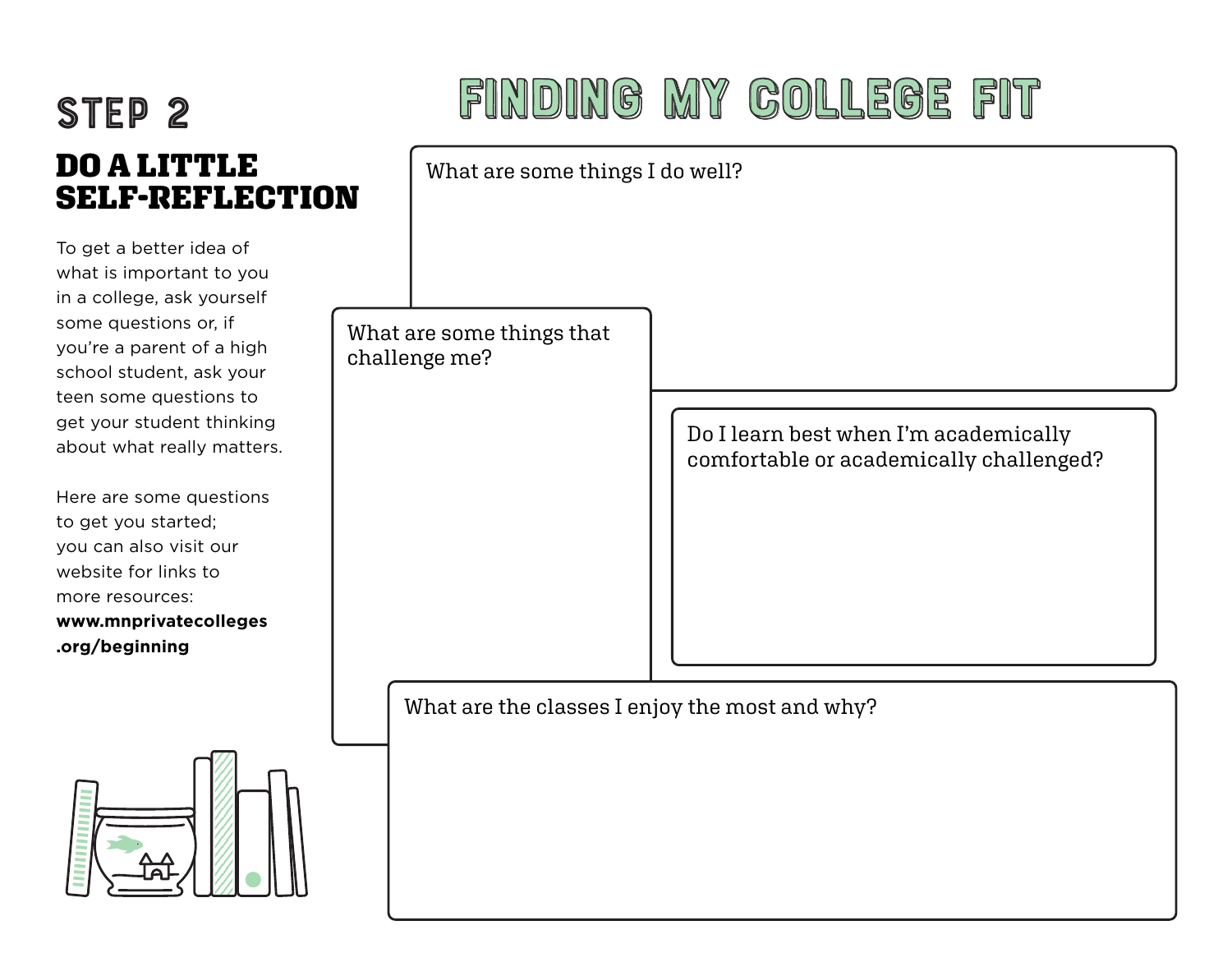# FINDING MY GOLLEGE FIT continued

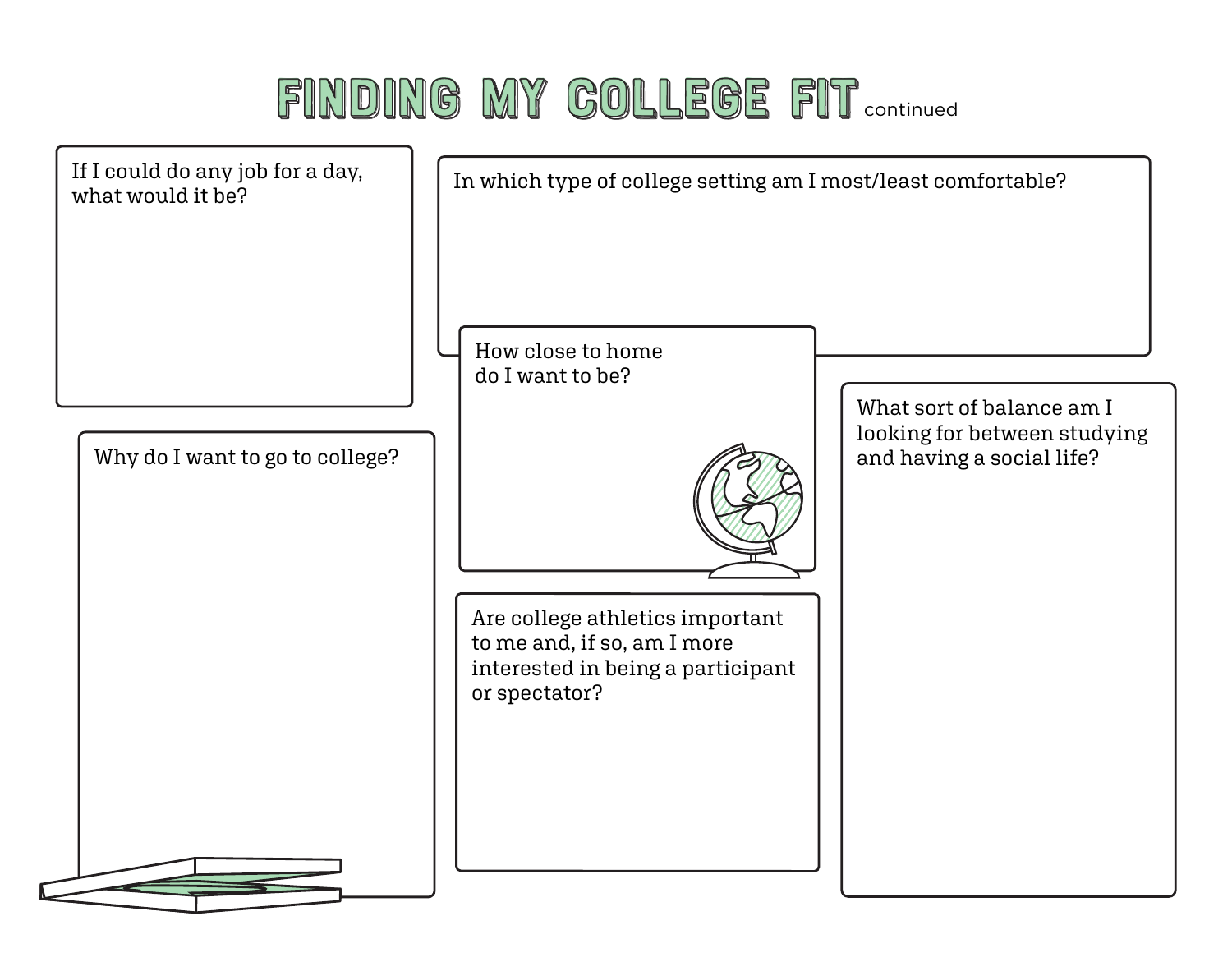## MAKE A LIST OF COLLEGES TO EXPLORE StEp 3

Now that you have a better sense of what you're looking for in a college, it is time to start looking for schools that fit you academically, socially, and culturally.

Talk to friends, family members, teachers, coaches and guidance counselors to start compiling a list of schools to explore.

Just remember, there are a lot of great schools out there, but this is about you — what do you want in a college and which one will meet your goals.





#### *Don't rule out colleges because you think they may be too expensive.*

It is important to know that the listed or "sticker" prices are rarely what families pay. That's thanks to grants and scholarships—money students are not asked to pay back. So a college with a higher listed price could cost less than a college with a lower listed price. Want to get a better idea of what you might pay? Try out a college's net price calculator. You can find links to our colleges' calculators at **mnprivatecolleges.org/calculators**.



While there are tons of colleges to look at, we encourage you to explore Minnesota private colleges…

- Augsburg University **1**
- Bethany Lutheran College **2**
- Bethel University **3**
- Carleton College **4**
- College of Saint Benedict **5**
- The College of St. Scholastica **6**
- Concordia College, Moorhead **7**
- Concordia University, St. Paul **8**
- Gustavus Adolphus College **9**
- Hamline University **10**
- 11 Macalester College
- **12** Minneapolis College of Art and Design
- **13** Saint John's University
- 14 Saint Mary's University of Minnesota
- **15** St. Catherine University
- St. Olaf College **16**
- University of St. Thomas **17**

#### mnprivatecolleges.org/our-colleges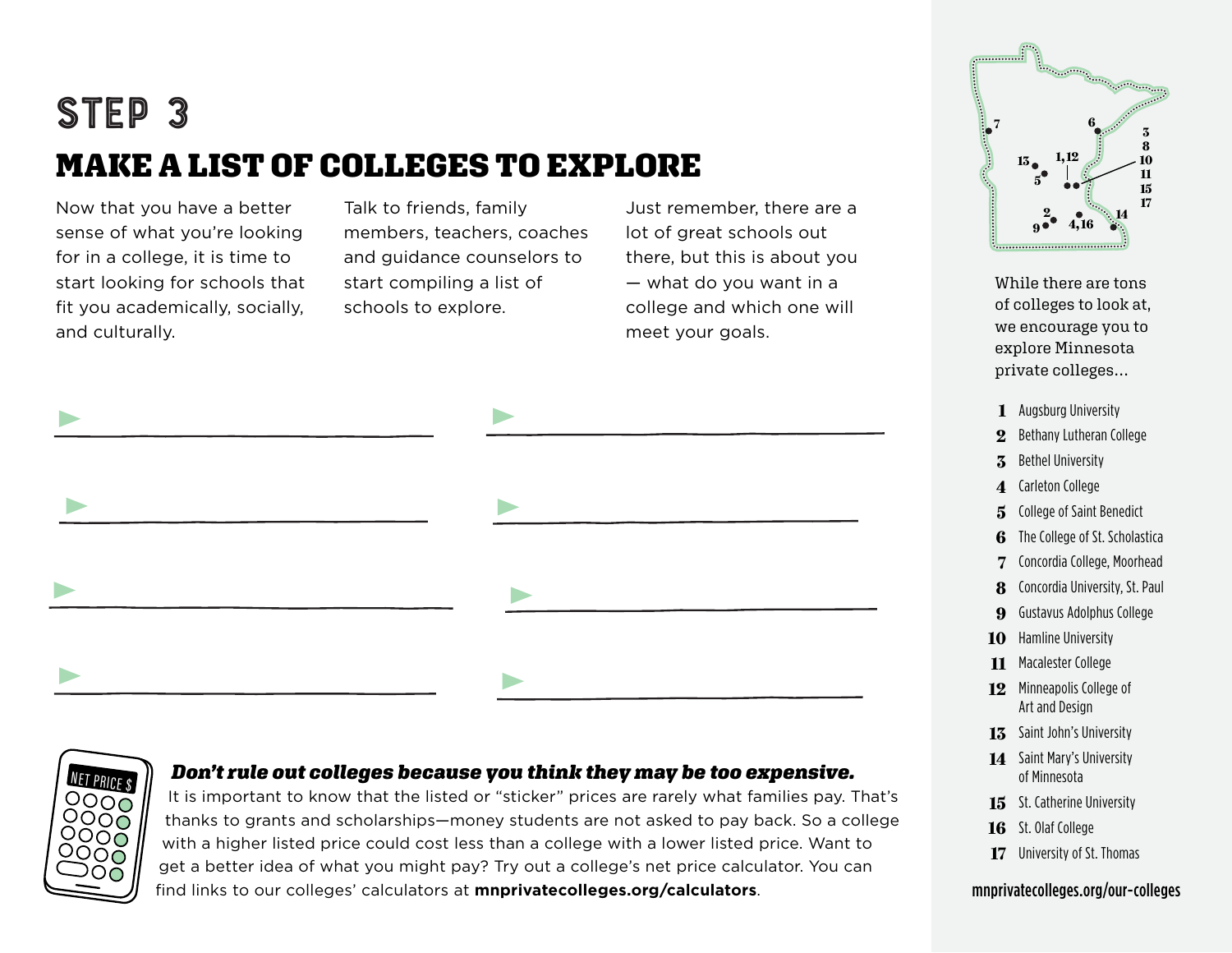### StEp 4 NAVIGATE COLLEGE WEBSITES

With your list of colleges in hand, you are ready to start wading through college websites. College websites offer a wealth of information, but it helps to know where to go.



To answer your general questions about the school, the "About" section is a good start. To find out what programs of study they offer, visit "Academics," and to find out what students do outside of class, visit "Student Life." If you're ready to find out more about applying or other information about enrolling, then check out the "Admissions" and "Financial Aid" pages.

### QuEsTiOnS To AnSwEr AbOuT QuEsTiOnS To AnSwEr AbOuT EaCh CoLlEgE EaCh CoLlEgE

*How big (or small) is this school?*

*What is the average class size?*

*Do most students graduate on time? If not, why not?*

*What does the college promote on social media and on the news pages?*

*What jobs do graduates in that major now have?*

*Does the school offer any tutoring programs or have a writing center?*

*What student clubs, organizations and athletics do they offer?*

*How do students spend their free time, on and off campus?*

*Does it have the major or area I want to study?*

*Do students mostly live on campus or off campus?*

TIP: Print a copy of these questions for each school you're exploring. Or use a Google doc or spreadsheet to keep your answers in one place.